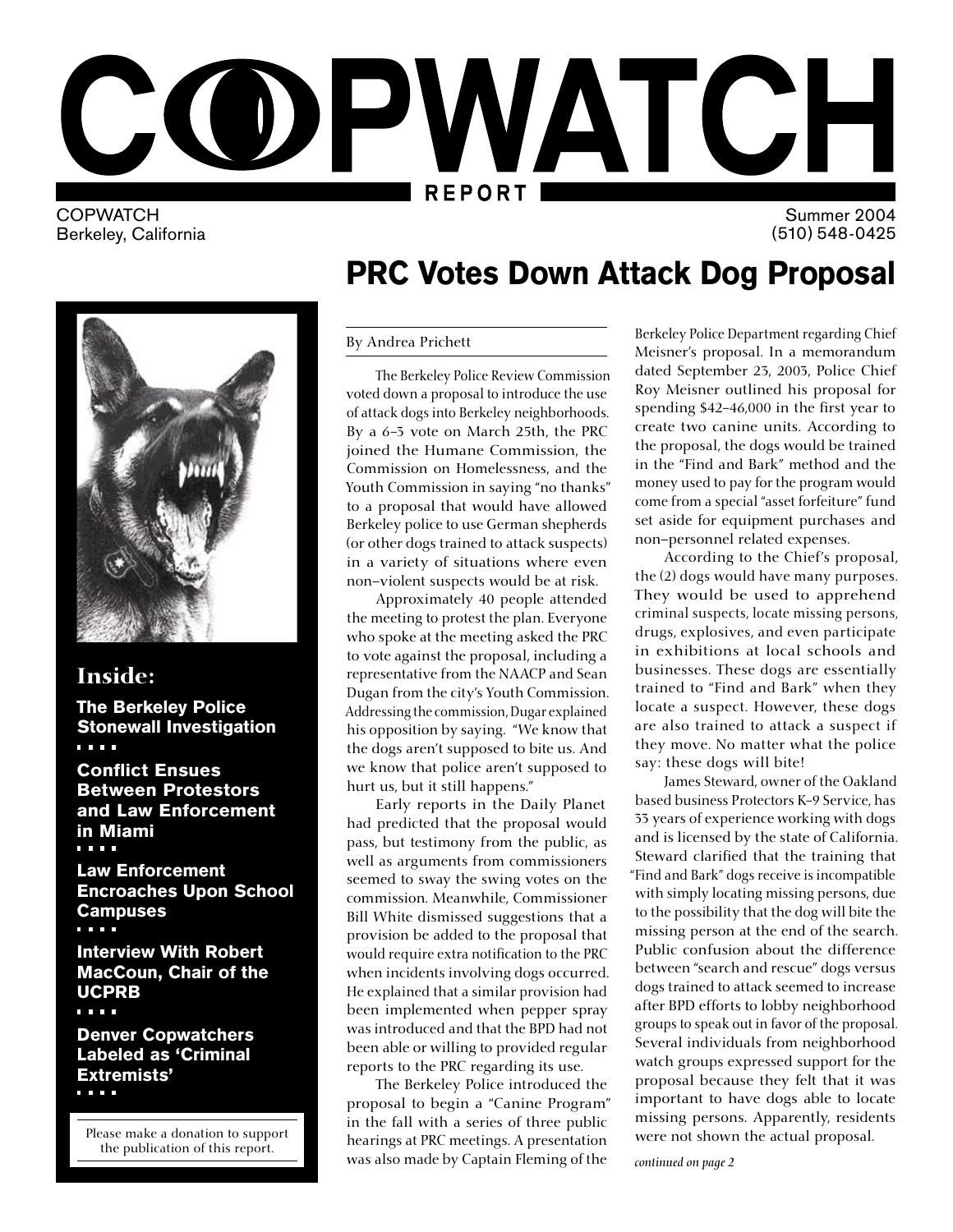# Who is COPWATCH?

 We are a group of community residents and students who have become outraged by the escalation of police misconduct, harassment and brutality in recent years. We have joined together to fight for our rights and the rights of our community by directly monitoring police conduct.

 We walk the streets and watch the police. Although it is important to resist police brutality by taking cops to court, filing complaints and having demonstrations, we believe that it is crucial to be in the streets letting the police know that the people will hold them accountable for their behavior in the community.

 We have no single political or religious belief. Our volunteers come from a variety of backgrounds and perspectives. What we share is the belief that citizen participation in these issues and monitoring of the police is a crucial first step towards building a movement which is capable of stopping police violence and challenging the increasingly powerful role of police throughout our society.

 If you have been a victim of police abuse, witnessed abuse or are just plain fed up with police misconduct and want to do something about it, give us a call. We will train you to COPWATCH. We also need artists, writers, researchers, outreach workers, organizers and others to help. We are an all volunteer group so your help is always needed!



The COPWATCH Report is published by Copwatch, a grassroots all-volunteer organization which works to defend the rights of everyone in our community to fair treatment under the law.

> **COPWATCH** 2022 Blake Street Berkeley, CA 94704 (510)548.0425

Attack Dogs *continued from page 1*

# The Canine Plan:

*(Excerpts from "Proposal for Canine Program" by Roy L. Meisner, Chief of Police September 23, 2004)*

#### Deployment Situations:

**8.b**: (When) the suspect in any crime is believed to be hiding in an area where entry by regular officers would pose a threat to their safety (crawl spaces, under porches, etc.).

**8.c**: (When) the suspect is physically resisting arrest and the use of a police canine reasonably appears to be necessary to overcome such resistance.

**8.d**: In searching warehouses or buildings where burglar alarms and other factors lead officers to believe a suspect may be hiding on the premises.

 What Mr. Radisch may or may not realize is that African Americans are BY FAR more likely to encounter a BPD officer than white residents (at one point it was estimated that African Americans were 7 times more likely to be stopped than whites in Berkeley). According to PRC annual statistics for 2002, African Americans comprise 13.3% of the city's population yet account for 51% of allegations against officers. Many of those attending the meeting expressed concern that the dogs would be used in South and West Berkeley where there is a much higher proportion of people of color than elsewhere in the city.

 It is unclear whether the city council will let sleeping dogs lie. Mayor Tom Bates was quoted as saying that he would drop the idea if the PRC didn't approve it.



The Berkeley Police Review Commission

 According to provisions in the proposal, a suspect does not have to be armed or have committed a violent crime in order to be involved in a canine–citizen contact. Yet, each contact involves the possibility of serious bodily harm depending on how the suspect relates to the dog.

 Many residents who attended the Police Review Commission meetings spoke of their associations of attack dogs being used by racist police against, primarily, African Americans during civil rights demonstrators in the 1960's. As the PRC debated the plan, it became clear that racism was very much a concern for some commissioners and not for others. Former DA and current PRC commissioner Jack Radisch tried to calm residents fears about potential abuse by stating, "There is no Bull Connor here in Berkeley" (referring to the notoriously racist southern sheriff who used water cannons, clubs and attack dogs against civil rights demonstrators in the 60's).

However, Council Member Betty Olds was quoted in the Berkeley Daily Planet as saying that she might revive the issue in May sometime. Copwatch opposes the proposal and has promised to challenge the plan should it reach the council for a vote.

 Copwatch encourages residents to contact the city council to oppose this plan should it be revived. Currently, when BPD needs to use a dog to assist in locating a suspect, they contact Oakland Police. On average, this happens 30 times a year. The expense of starting a new canine program is simply a needless extravagance in these times of cutbacks and budget cuts. Berkeley police do not need to become more like the Oakland police or to spend money on new ways to torture suspects; BPD needs to become more accountable to the people of Berkeley for what they do and do not do about preventing and solving crime… and dogs surely cannot help with that.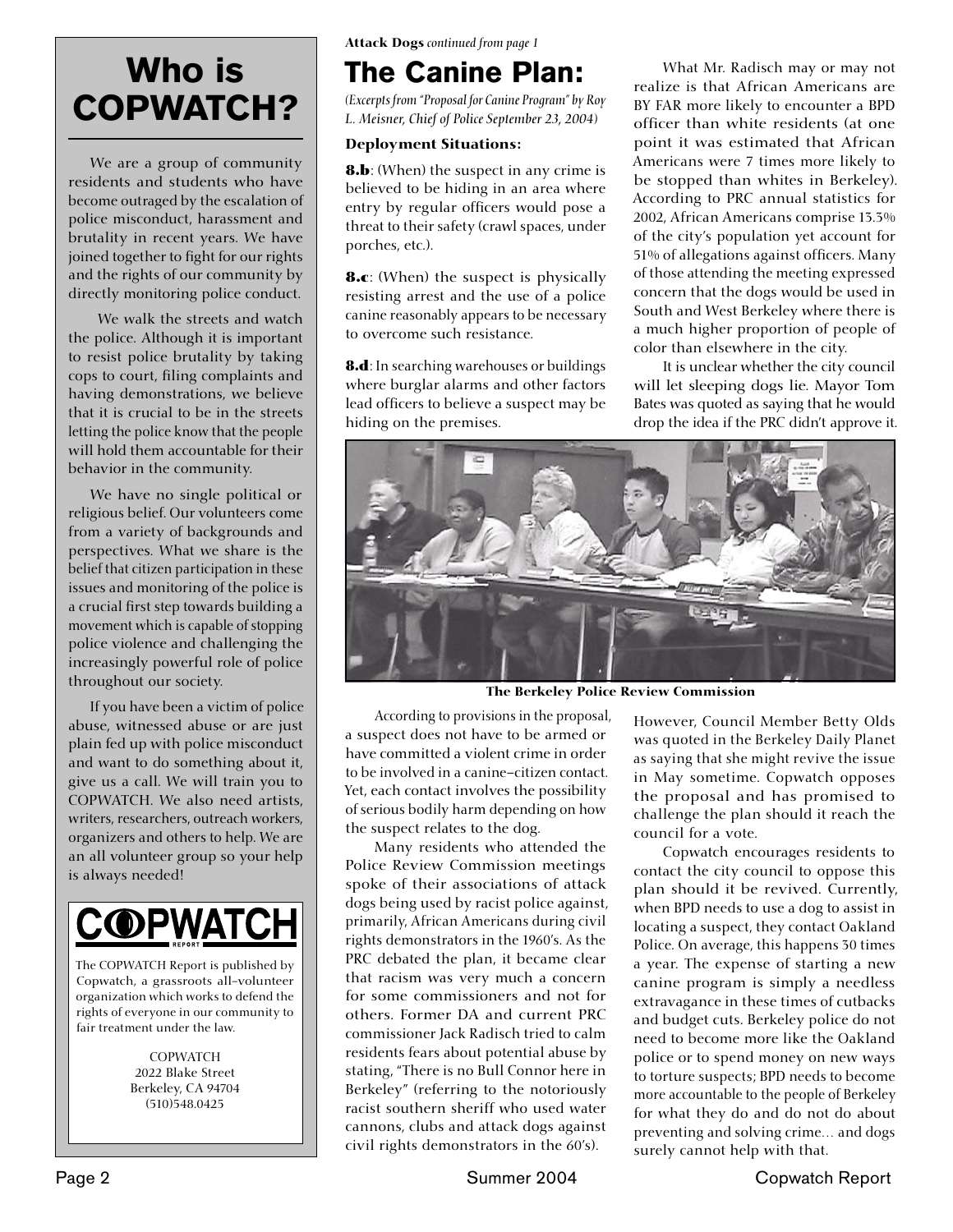### The Berkeley Police Stonewall Investigation

#### Latest In–Custody Death Puts Pressure on PRC

#### By Andrea Prichett

 A major showdown is brewing between the Berkeley Police Review Commission (PRC) and the Berkeley Police Department (BPD) over the release of documents related to the police shooting of robbery suspect, Glennel Givens, in July 2003. Although the police have provided some information to the PRC, the transcripts of interviews with the three officers who actually did the shooting have been withheld for reasons of officer "privacy." In addition, the PRC investigation of the incident is further hampered by the refusal of the police department to allow the officers to speak directly to the commission.

 After several meetings with the city manager and city attorney to resolve the issue, PRC member and former District Attorney for Alameda County, Jack Radisch told the PRC, "I continue to be shocked that the police won't provide the tapes and reports that we asked for." He went on to explain that, if Mr. Givens had lived and been charged with robbery, all of the documents would have become public in the course of a trial. To claim that providing the PRC with information that directly relates to their review of the incident violates officer "privacy" is, according to Mr. Radisch, "a bogus issue."

 The issue of stonewalling by the police department was revived on March 29, 2004 when a 45 year old man died while in custody at Berkeley jail. The family of Tyrone Hughes has indicated that they would like the matter to be investigated by the PRC and, at its April 14 meeting, the commission voted to do so. Meanwhile, the Hughes family opted to have an independent autopsy performed in order to determine the exact cause of death.

 Copwatchers have expressed concern to the commission that an "investigation" by the PRC should be more than simply a re-reading of information prepared by the police or DA. If PRC investigations depend on police information and the police refuse to provide that information, then PRC investigations may again be doomed due to BPD foot dragging. The PRC must figure out how to conduct its own investigations in cases where police are involved in a civilian death if

it hopes to maintain its reputation as an "independent" review organization.

 While casual observers maintain that the Givens shooting was "justified" and simply wish to take the police view of the incident, troubling questions remain that, if examined closely and resolved, might prevent such tragic outcomes in the future. Areas of concern about the Givens shooting include:

- Why did so many Oakland officers respond (and shoot) and why were they in a position to confront the suspect rather than providing back-up to BPD officers?
- Why did OPD officer Knight "grab" the suspect by the back of the neck and did this action escalate the situation and needlessly endanger the officer, the suspect and members of the public?
- Why weren't the three officers who shot at Mr. Givens required to write a police report describing exactly what happened at the time of the shooting?
- Did the officers actually see a gun in the hands of Mr. Givens?
- What efforts were made to trace the origins of the gun that was recovered at the scene and what evidence links Mr. Givens to this gun?

 In order to understand why both of these men died at the hands of police, the PRC must have access to all relevant information. The PRC has the power to issue subpoenas but has never actually done so. Some commissioners are considering issuing a subpoena if the police continue to stonewall their investigation. The city manager and city attorney support the police department's position and will probably not support the PRC in any legal battle.

 The stakes are very high for civilian review. If the PRC issues the subpoena, but it is not enforced, the commission may be seen as powerless to actually influence the way police function in our city. The PRC must be given independent legal counsel in order to press for its mission and to hold police accountable in these extremely serious cases. A fundamental purpose and perhaps the most important function of the PRC is to make sure that the use of lethal force is done so only as a last resort. If the PRC is prevented from examining these cases in detail, then what power does it really have? Does this veil of secrecy represent the "Oaklandization" of the Berkeley police?

### There is Safety in Numbers

#### By Aeric

 Anywhere you go, dark alley, busy street, day or night, everything appears cool once you spot just the right number of police there, right? Well, what is that right number? How many police officers, if any, are needed to efficiently "keep the peace" in different situations?

 Recently there have been more visual and oral accounts of excess amounts of police officers responding to calls of routine nature. Does this make a situation safer, having an over–abundance of badges and guns to quell a concern? Or is it rather tones of comfort and person–to–person connection from passersby?

 We are taught more and more through the years, growing up in the "homeland," that security must always sit on our shoulders–dictating our heads as to which way to turn. What about new understanding or perhaps an increased acknowledgement

of your surroundings? According to the California Attorney General's Office and it's Crime and Violence Prevention Center



Personal Security guidelines, a standard and safe "street precaution" is to "not respond to conversation from strangers on the street, continue walking."

 Other valuable reminders from this source are included in Car Safety, "…if your car breaks down, open the hood

*continued on page 7*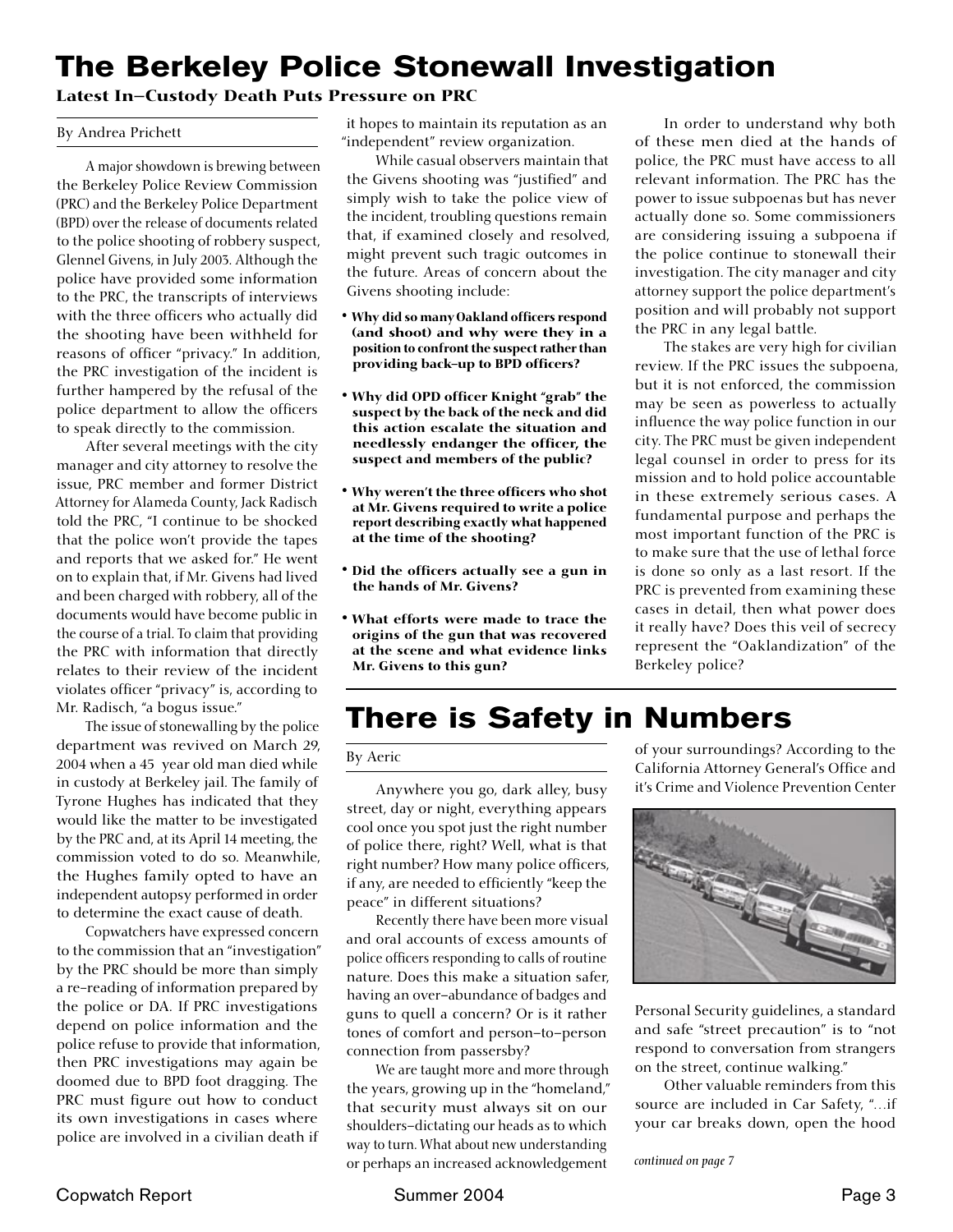### Conflict Ensues Between Protestors and Law Enforcement in Miami



By Mickey McLicker



I asserted my first amendment rights in Miami last November at the American Business Forum on the Free Trade Area of the Americas (F.T.A.A.). Police chief John Timoney was courted by Miami because of his reputation for quelling free speech, and was sworn in just months before the conference. Timoney is lauded by the mainstream media and by his superiors for crushing protests with such tactics as pre-emptive arrests, exorbitant bails, unlawful surveillance, targeting specific organizers, and other intimidation tactics. His officers used a wide array of paramilitary vehicles and weaponry, bought with \$8.5–million for security that Congress gave Miami during the F.T.A.A. meetings–funds slipped inside the \$87 billion allotted for Iraq. Timoney used buzzwords like 'anarchists,' 'terrorists,' and 'violent' to create a climate of public fear of activists in an attempt to justify excessive police force and mass arrests in what is sadly is becoming the model to stop any outcry for social justice; the criminalization of dissent.

 A large march was permitted to weave through Miami's streets. An officer's tear gas gun went off by accident, behind the police line, and someone yelled that the activists had tear gas. The police advanced on the crowd. The police attempted to push a group back in the opposite direction. I spotted an officer strike a seemingly teenage boy over the head with his baton for no observable reason. A steel worker defended the youth, pulling him away from the officer's grasp and striking the officer in the face. What ensued was pure chaos. Arms were flying and everyone was swinging, but the cops had superior weaponry and shot rubber bullets, pepper spray, and tear gas into the crowd. I was slammed against a storefront with two

others, about to be arrested. The police line violently advanced on the crowd, pushing the line past the spot where I had been apprehended. I saw my opening, broke free of my capture and ran. Circling around, I went back to witness from a safer distance what else was happening. My eyes were watering, lungs burning from tear gas; a new chemical white pepper spray that I have still not been able to identify.

 The line had reached the retired union workers, who were standing on the sidelines being watched over by the ACLU and union organizers. Police did not differentiate between the retirees and the other activists, in the process trampling a seventy–year–old womyn and breaking her leg. A nearby ambulance was summoned by protesters to assist the womyn, but the officers would not let the paramedics through. Luckily, The Bay Area Medics were on hand to assist the womyn. The Medics are an alliance of activists and doctors that came into existence because of the injuries protesters commonly received at the hands of the police. I received medical attention myself to help me breathe, then sought out locals to get their take on what had just occurred.

 Citizens of Miami were appalled that civil rights could be so blatantly violated in the United States of America. I made no secret of the fact that I have found this kind of police response to be commonplace; that is, any time people assemble to make their voices heard, no matter how peaceful the gathering. The brutality that I witnessed would cause me to randomly break down in tears several times a day for the duration of my stay in Miami. I coughed up blood for two days after I got home, and I still grind my teeth and have nightmares and muscle spasms that wake me in the middle of the night.

### An Influx of Volunteers Makes Copwatch's Future Look Bright

#### By Karin Hilton

 At the Copwatch Annual Strategy Meeting on Saturday February 21, about 15 volunteers gathered to discuss plans and strategies for the upcoming year. The meeting addressed a range of important topics, such as: reflecting on accomplishments made in the past year, analyzing the internal structure, revisiting political/philosophical goals, as well as updated goals for the coming year.

 Discussions at the strategy meeting were vital in determining how to accommodate the growing number of new volunteers. Copwatch then opted to establish working groups, which focus on specific topics, which will meet regularly to discuss individual goals and strategies.

 Those at the strategy meeting reaffirmed Copwatch's political goals we strive to meet as a cohesive organization. We agreed to aim at finding new and innovative strategies to monitor the police, educate citizens about their rights, publicize police misconduct we are witness to in our own communities, and reach out to other police accountability groups around the country. Many new ideas about how to accomplish these goals were discussed at the meeting as well.

 One of the most important outcomes of the strategy meeting was to brainstorm about what it is that we at Copwatch would like to see happen in the upcoming year. A laundry list of short and long term goals was created. Some of these goals are:

- *Expand the already growing numbers of volunteers*
- *Institute more Copwatching every week*
- *Win the campaign against dogs being used by BPD*
- *Increase outreach and education for youth, schools, and teachers*
- *Create a neighborhood justice forum*
- *Make a "Know Your Rights Packet" for distribution, including literature, and DVD/VHS with the new Copwatch documentary, "These Streets Are Watching"*
- *Keep the database and website current*

 Individual work groups have decided to tackle more specific goals, while Copwatch, as a whole will approach different aims. If you are interested in working on any of these projects please come to the general meeting at the Copwatch office located at: 2022 Blake Street in Berkeley, Mondays at 8pm; or contact Copwatch at *(510) 548-0425*. Make a difference in the community, hold the police accountable, and come volunteer.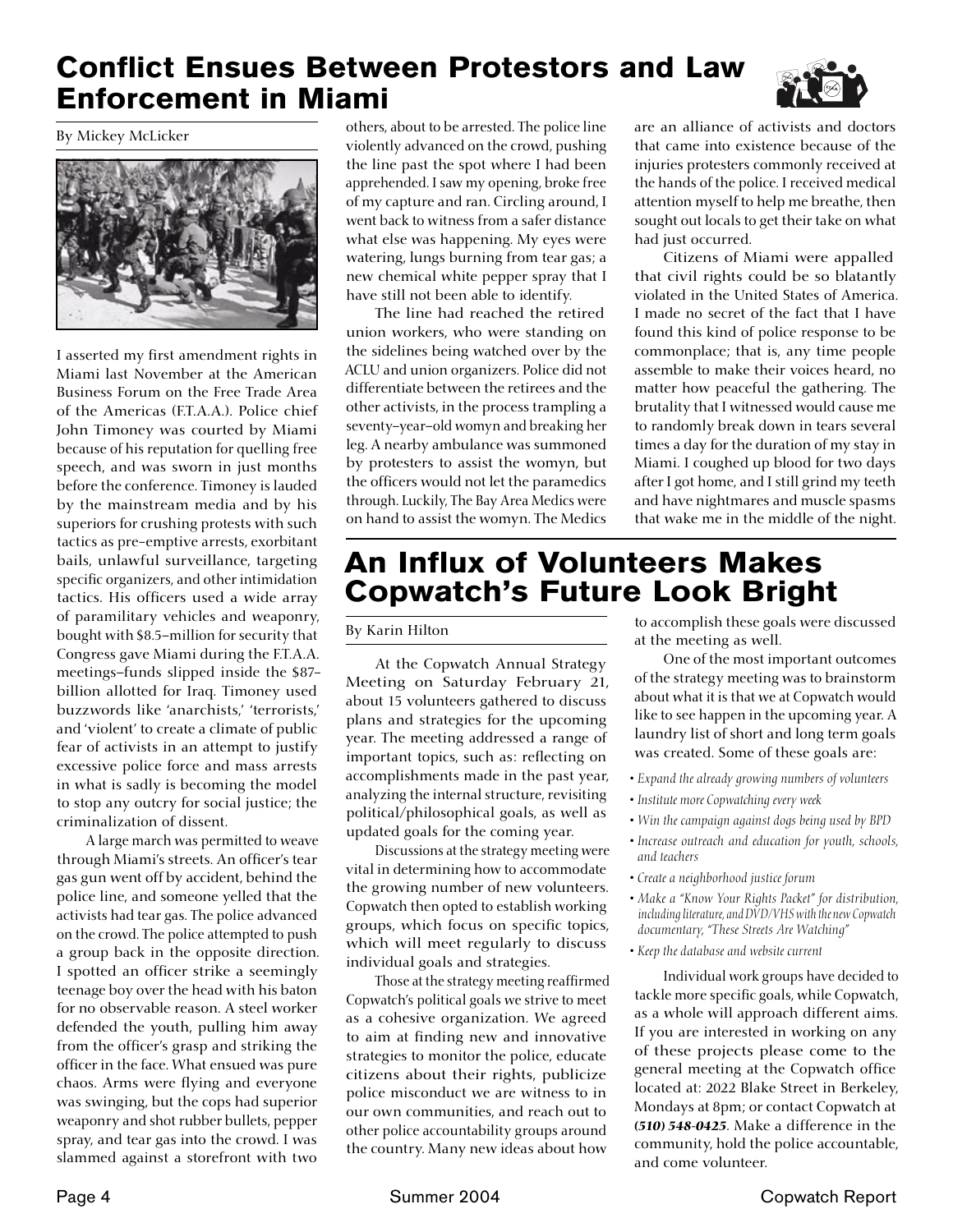### North Oakland Community Justice Project

By Andrea Prichett

 For too long, residents of North Oakland have reported incidents of racial profiling and police misconduct by Oakland and Berkeley police officers. Some residents also explain that there are other problems in the neighborhood that city officials have failed to address. A new effort to organize is taking shape and all residents are invited to participate.

 One of the reasons that police are in the neighborhood so often is that people call them to respond to minor incidents. Even though the police have encouraged people to call 911 "if they see suspicious activity," all too often they are called when a neighbor's music is too loud, kids are hanging out, someone is yelling or for some other nuisance. Often, these encounters escalate into even bigger problems. Some residents as well as members of Copwatch and PUEBLO feel that we might be able to reduce misconduct in our neighborhood by reducing the number of times that police are called.

 We want to create a real neighborhood group that works to serve the interests of all residents of our neighborhood and gets neighbors to talk with each other in a free and open environment without the chilling effect that happens when a police officer is leading the meeting. We want to foster dialogue and problem–solving among residents instead of simply calling the police. We believe that all people, young and old, well off and struggling, deserve basic respect and the right to speak for themselves and to be understood.

 This is an experiment. We are just getting started and we expect that this effort will require a lot of discussion, patience and willingness to teach and learn on the part of the participants. We are hoping to create a brand new approach to community health and justice and we want you to be a part of it. If you live between MLK and Shattuck and 65th and 55th then give Copwatch a call to find out how you can get involved in this exciting new approach to community building. (510) 548-0425



# CHP Helicopters Illegally Used to Look for Homeless, Ill–tempered

By Karla James

 Just after dusk on January 16, 2003, a helicopter hovered low over my neighborhood in South Berkeley, spotlight shining on houses, backyards, and streets. Eight to ten police cars were stopped on Sacramento Street. Dozens of police officers milled around and a crowd of onlookers gathered. Something big must have happened; murder, hostage standoff, perhaps something worse? In actuality, it turned out to be a mere fist fight.

had ordered him to stay-away from a certain area, presumably because he had been caught sleeping there before. The location of the stay-away order actually prevented him from legally obtaining a "quarter meal"–meals provided to homeless people for 25 cents. Therefore, he violated his stay–away order to get a meal and was arrested by BPD. Subsequently, he made a run for it and shortly thereafter a helicopter arrived to aid BPD in an unsuccessful manhunt for this "dangerous criminal."

Is this the kinder, gentler police



 Berkeley Police are not allowed to use helicopters to search for a suspect. In 1982, the Berkeley City Council prohibited their use except in cases of disaster, search and rescue or to find missing persons. When we called the police department to complain, they said they asked California Highway Patrol for a helicopter assist, and that any complaints should be directed to the Highway Patrol. Police Chief Dash Butler (now retired) later denied that BPD called CHP; apparently CHP just happened upon the situation. Either way, the Police Review Commission agreed that this situation was a violation of the ordinance and asked the Council to pass a directive to BPD, reminding them of the law.

 Copwatch has documented the increasing use of helicopters by law enforcement in Berkeley. On another occasion, BPD arrested a student for violation of a "stay–away" order, an order issued to homeless people when they are brought to court after being arrested for offenses such as trespassing (i.e. getting caught sleeping somewhere). In this case, the student was homeless and a judge

department we want in Berkeley? One where helicopters are used to search for those accused of only minor crimes? Where the noise of the hovering helicopter disturbing the peace and making Berkeley seem like a dangerous place?

#### What you can do if you suspect a law enforcement helicopter is being used illegally in Berkeley:

- Document the time, date, location, duration of helicopter activity and description of the helicopter.
- Document any Berkeley police activity in the area.
- Call your city council person and the mayor to complain. Ask that they investigate the incident and get back to you with specific information. (Remember, they are allowed to use helicopters in very limited circumstances).
- File a complaint with the Berkeley Police Review Commission. You have 90 days to file a complaint. Complaint forms can be downloaded from their website at www.ci.berkeley.ca.us/prc/ or call the PRC for more info: (510) 981-4950.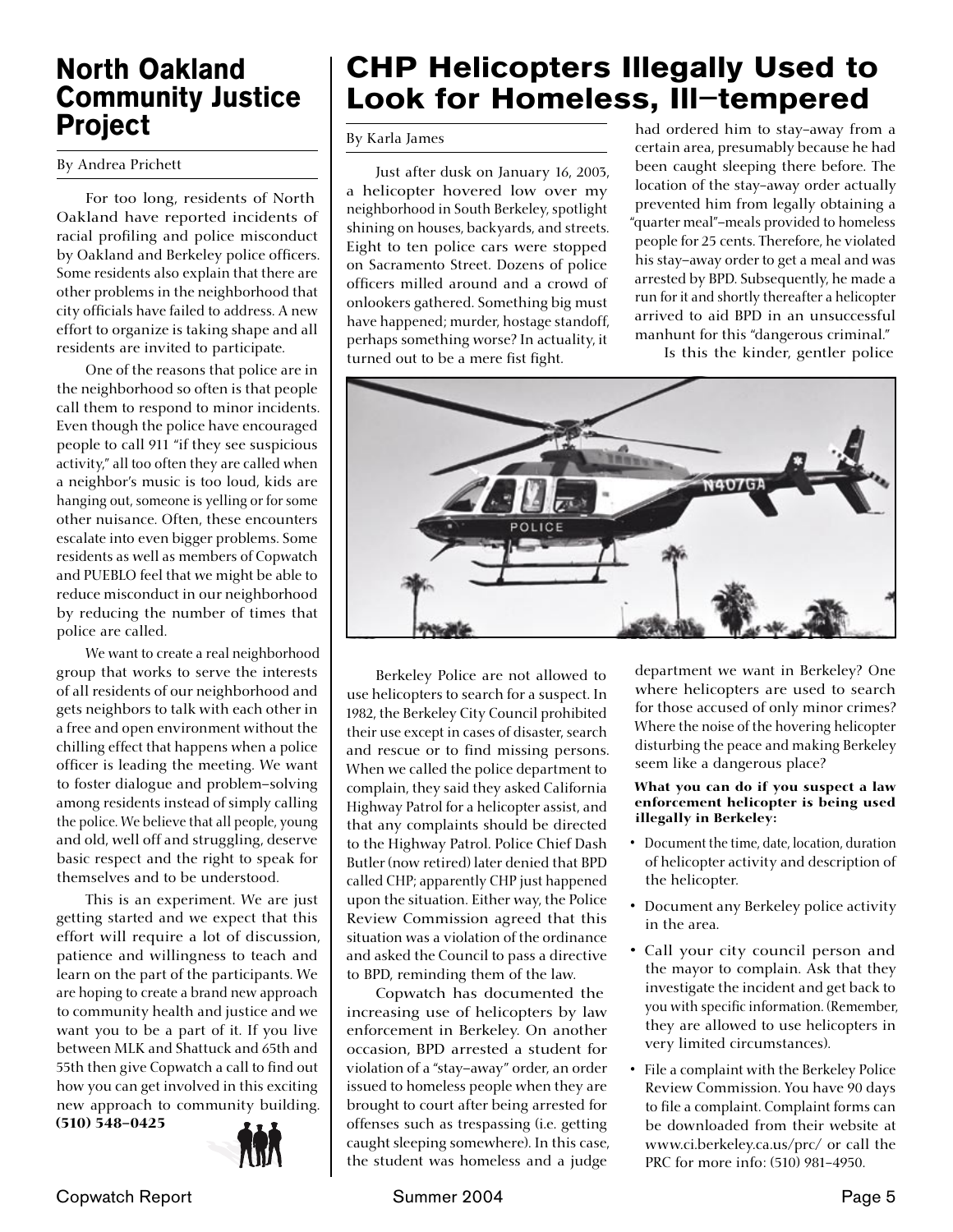# Cop Blotter



The following is a brief sampling of incidents that were witnessed by or conveyed to Copwatchers in recent times. If you have witnessed or been a victim of misconduct, write down the details and give a copy to Copwatch for the record.

#### Sept. 13th, 2003–Alcatraz  $\mathcal{E}$ Telegraph

 An African man was working, at which point officer Allen approached with gun drawn and ordered him to get on his knees. The man complied, and then the officer ordered him to cross his legs. The man was on the ground for about five minutes when more officers came and drew their guns. The man was then cuffed and put into a police car. Then a green car pulled up with an African woman and man, and an elderly man inside. The officers drew their guns on the three people and ordered them out of the car. They were held for about ten minutes before being released.

#### Nov. 2003–6th St. & University

After pulling over two men, Officer Hong and Officer Huynn told Copwatchers upon their arrival that the men did not want to be filmed. However, a few minutes later one of the men said that he did want to be filmed. In response, the officers talked to the men out of earshot of the Copwatchers, after which point the men (perhaps conveniently for the police) opted not to be filmed. After the officers left, the Copwatchers talked to the men, who said that the officers had threatened them with arrest if they did not ask the Copwatchers to turn the camera off.

#### January 2nd, 2004–Sacramento

Drug Task Force Officers were observed stopping two youths sitting in a car on a side street off of Sacramento. Despite lack of reasonable suspicion for initiating the detention, the officers conducted a full search of the parked vehicle, as well as a pat down search for the detainees. After being noticed, a Copwatcher was threatened with arrest if he came any closer. When the detention was finished the youth were released.

#### January 15th, 2004–Oxford

A handful of officers from UC and Berkeley surrounded the gas station on Oxford. Some with guns drawn, many of the officers were in each other's line of fire

as they encircled the gas station. The officers dispersed after a couple of minutes.

#### Feb. 11th 2004-MLK  $\varepsilon$  Berkeley Way

Officers detained an elderly, homeless woman for alleged drinking in public. She was taken into custody by BPD officers #94 and #113 for an outstanding warrant of \$437 for failing to appear on previous infractions. The woman yelled," I don't want to go to Santa Rita for drinking." She later explained that she had been abused in Santa Rita when she was there for other drinking related infractions.

#### Feb. 12th, 2004–Shattuck and Russell

**Reported to Copwatch: BPD officer** #125 approached two homeless men and began asking them about their unopened containers of beer. Officers were called away from the scene but returned 30 minutes later explaining that they had "bad news." One of the men was taken into custody for an "outstanding warrant." After he was handcuffed, taken to jail and the booking process started, officers realized that the man in custody did not have the same name as the man they claimed to be seeking. The homeless man was released.

#### April 15th 2004–Oakland Federal Building

 Three Copwatchers were arrested as they attempted to observe an anti-war protest in the lobby. Although Copwatchers were not participating in the action, they were immediately identified by their video cameras and taken into custody for "disturbing the peace."

#### April 16th 2004–University Ave

While observing a CHP sobriety checkpoint, a Copwatcher was intentionally blocked from videotaping by officers on the scene. While Copwatchers explained that they "had the right to observe," the officer replied "You don't have the right to do anything."



### Familiar Faces

#### By Jacob Crawford

 Police misconduct comes in different forms, it's not always excessive force or acts of violence. Often it's violation of policy or of constitutional law. Sometimes it is an officer



not taking reports, or doing any investigative work. An important example of police misconduct is when a police department fails to recognize bad apples in the force. There are officers that operate in the Berkeley Police Department that have gone unchecked and the community has paid the consequence.

 Two years ago Copwatch began documenting a variety of violations from the Drug Task Force. Officer Hong in particular became a valid concern to Copwatch as documentation began to display a disturbing pattern. According to Copwatch as well as the community in which Hong serves, he is a liability and a danger to anyone he comes into contact with. Most often community members accuse Hong of acts such as racial profiling and selective enforcement. But there are greater concerns. As Hong continues to terrorize neighborhoods, he is assigned to training rookies and other more fresh officers to these types of tactics.



On any given night you may find Hong on San Pablo or in West Berkeley neighborhood accompanied by Officer Huynn. If you stop and watch you will understand why neighborhoods view Hong as a ticking time bomb. This is what copwatch has observed in recent months.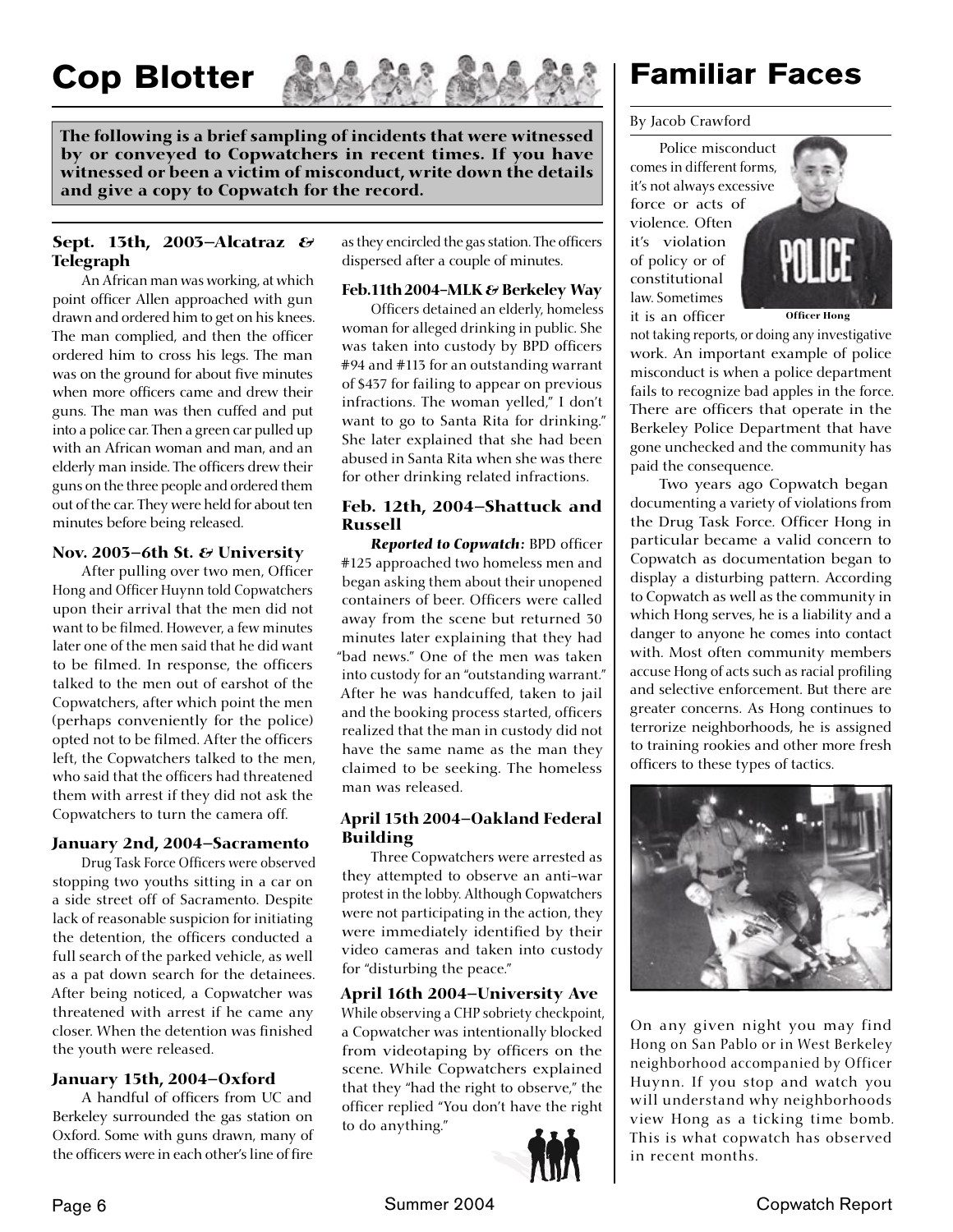# Law Enforcement Encroaches Upon School Campuses

#### By Lindsay Waggerman

 Police have been a presence in many of California's public schools since March of 1983, when the California State Attorney General and the State Superintendent of Public Instruction created a "safe schools" program. This program was subsequently supported by the Governor of California and became part of the California education code (Education Code Section 32250 et seq.). The purpose of this program is to promote a partnership between students and police. According to this program, police are not permitted to be "disciplinarians," necessarily, but instead are instructed to be trusting adults who foster safe environments to help students connect with the community, prevent them from missing school, and to prevent vandalism.

 On campus, students actually have fewer rights then they do on the streets. This inconsistency is justified as an issue of safety. For example, if a student on campus informs a teacher that somebody has a gun, the school administration reserves the right to search the student based solely on that rumor. The reasoning

#### Familiar Faces *continued from page 6*

#### Oct. 31, 2003 San Pablo

 Copwatchers observed a car stop initiated by Officer Hong and Officer Huynn. Within seconds of arrival Officer Huynn asked one of the detainees whether they wanted to be video taped. When they said no, Officer Huynn demanded the camera be turned off. Copwatchers responded by putting the camera down, waiting for the stop to end and then correcting the officer. (There are no laws prohibiting the video taping of people in public space, and that next time the officers should be more adherent to the law). Officer Huynn agreed.

#### Nov. 1, 2003

 Officer Hong and Officer Huynn had initiated a car stop on University and 6th. Officer Huynn asked the detainee if they would like to be video taped. They said yes. Then after speaking with the officers he said no. After being let go the detainee informed Copwatch that the officers had told him that he would be arrested on a petty warrant if he didn't take back his initial statement, that he was fine being videotaped.

for this is that schools are liable for every student on campus, that a student possessing a gun potentially threatens all students' safety, and therefore they must be immediately dealt with.

 The particular method by which this police officer–student relationship is administered is left to the discretion of individual school districts. In many cases, this means that the individual law enforcement agent's job becomes patrolling the halls, completing citywide sweeps to control student truancy/delinquency, and assisting in breaking up physical altercations on campus. Having police play such a significant role in schools can lead to students getting police records for matters of truancy, delinquency and possibly violence, infractions that otherwise could be handled in more personal, caring environments by the school administration, students and parents of students. Although many rights we have on the streets no longer apply while in school, it is essential to know how the law is different and to familiarize yourself with a few things you can do at school to protect yourself:

 Officer Hong and Officer Huynn were observed letting a man get back onto the road after pouring his open container of alcohol out and stepping on his crack pipe.

 When it is not one incident it is another, we demand greater discipline and oversight on Berkeley police. When the community, Copwatch and even the police department know there are renegade cops patrolling our streets and nothing is done, what message are we sending to officers like Hong and Huynn?

#### Safety in Numbers *continued from page 3*

If someone stops to help, stay in the locked car, roll down the window a little and ask them to call a tow service," as well as "Don't stop to aid motorists stopped on the side of the road. Go to a phone and request help for them."

 Where is the human interaction here, as I only see hierarchical intervention? We are told by people in authoritative roles, how to deal with problems; not on our own. Often we are told to have authorized "peace

- If being questioned, ALWAYS ask for your parent, a teacher, or another adult you trust to be present.
- Remember, you always have the right to remain silent and refuse to answer any questions or make any comments.
- All that school administrators (from teachers to police) require to search your backpack or locker is a "reasonable suspicion." This means that a person "snitching" on another student or on suspicious behavior without proof (which does NOT constitute "probable cause" or factual evidence) can facilitate the "suspicious" student getting searched and/ or questioned. Conversely, on the streets police need "probable cause" or factual evidence for this type of search.
- Searches on campus have to be "reasonable" based upon your age and what is being searched for. (As so, no strip searches are allowed).
- You always have the right to verbally refuse a search if asked. Remember that items found in an illegal search cannot be used against you in court.

officers" do that for us. What are the lessons that are being taught to those searching for resolutions to conflict and everyday incidents?

 I think the problem is rooted in a displacement of power from "common citizens" to far–removed structures and institutions of authority. There should be a mediation step before a "citizen arrest", one that includes neighbors, friends and perhaps people you have never met before or are unfamiliar with. This step should encourage sworn commitment to personal relationships and enhancement of safer neighborhoods on our own accord, without someone telling us what or how to do it.

 This is why I have proposed a new title/role to communities everywhere; "PEACE MAKER." Although police are allegedly occupying the position of keeping the peace and as officers are "officially" doing so, crime and unrest remain a constant matter of concern. Lets opt to give police officers a break of sorts and make the peace before all conflict is turned over to their clutches.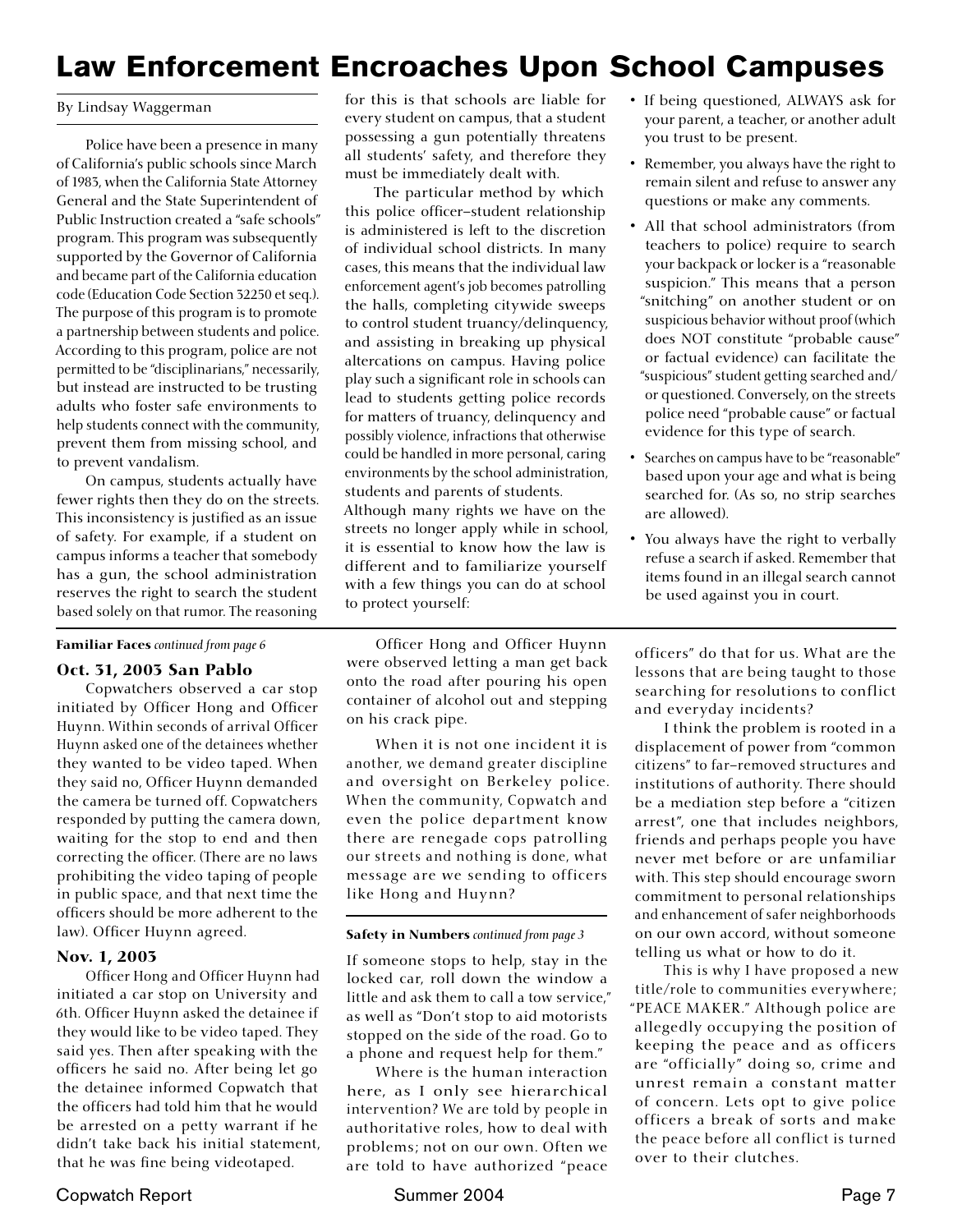### Interview With Robert MacCoun, Chair of the UCPRB

#### By Owen Sizemore

 In the 1985-86 in response to the UCPD's reaction to an on–campus protest in which there were rumors of officers using police cars as weapons as well as drawing loaded firearms on students, UC Berkeley created the University of California Police Review Board.

 The board would function as an oversight board of the UC Police Department and, in that capacity, would hear complaints of police misconduct and be able to make suggestions to the chief of police and the vice chancellor. However, the UCPRB has many shortcomings. It has no power to compel officers to testify, as well as take complaints directly. Rather it only hears cases that are appealed when the plaintiff is not satisfied with the UCPD's internal investigation. However, the current board does seem to encourage citizens with complaints to circumvent this process by making complaints directly to the board.

#### *Q*: What is your position on the board, and how were you appointed?

*A*: I am the Chair. I was appointed by Vice–Chancellor Horace Mitchell.



Robert MacCoun, Chair of the UCPRB

#### *Q*: How long will you remain on the Police Review Board?

*A*: So far as I know, at least through the next academic year.

#### *Q*: Who is currently on the board?

- *A*: One graduate student representative, one undergraduate representative, one community representative, one campus staff representative, two faculty members, a former police officer, and a member of the campus police department.
- *Q*: What do you think should be the role of the UCPRB and do you think the board currently fulfills that role?
- *A*: The role of the board is, and should be, to provide civilian oversight of police conduct and to advise the campus when we see problems either at the level of department policy or individual officer conduct. Yes, I think the board has that role now.
- *Q*: Do you think that the presence of an ex-police officer on the board in any way undermines the credibility or role of the UCPRB?
- *A*: I recognize that some may have that perception, but I believe it is essential for us to have an ex-police officer. The rest of us have little experience or training in professional policing, and an ex-officer (who, on our present board, is a former city police chief) provides that perspective. Also, we are an advisory board without formal sanctioning authority, so our ability to influence the department requires us to have legitimacy in their eyes. I believe we have a responsibility to provide a fair and impartial process for officers as well as citizens. The board is sufficiently large and independent enough (we are volunteers) that I see little risk of undue influence.

 *continued on page 10*

# Denver Copwatchers Labeled as 'Criminal Extremists'

By Jacob Crawford

 In 1997, a small group of Human rights activists from the Denver chapter of Amnesty International formed the group EPOC, End the Politics of Cruelty, as a means to addressing global human rights issues at the local level. Though not part of its initial goal, incidents of police corruption and violence became part of the focus as well. EPOC would examine human rights violations, and raise the level of accountability in the Denver police force. Through the use of large puppets and street theater, EPOC began redefining personal rights one skit at a time. With street plays designed around inevitable interruption from the police, EPOC produced pieces that were humorous, articulate, and short enough that by the time they were rousted, onlookers had received the message, and the

interruption by police only strengthened EPOC's point

 In 1999 a man by the name of Ishmael Mena was assassinated during a no knock raid on the wrong house. EPOC worked with other social justice groups to expose cover–ups in every aspect of the investigation and eventually force the police chief to resign. In the fall of 2000 EPOC again took its Copwatch campaign to the streets. Dressed in bright vests and carrying video cameras, EPOC began documenting incidents of police misconduct with great success. The public, media and the justice system began to notice this small organization as it came forward with incident upon incident of wrong doing by the Denver Police. Copwatch was so effective in its first year that Denver Police were faced with a decision–change or rely on illegal smear campaigns (counterplot) as a means to dissemble the movement.

 In March of 2002, Copwatch leaked documents from a police database that proved they had been under surveillance for their police accountability activity, and which labeled Steve and Vicki Nash (founders of Denver Copwatch) as criminal extremists. As more documents came forward, EPOC and a small number of others (including the American Friends Service Committee, a nun, and small business owners) filed a lawsuit with the ACLU against the Denver Police for keeping unlawful files on Denver residents without legal basis. Steve Nash–"I didn't think they would take their surveillance activities to such an extreme. I think if we're going to give more power to the police and to intelligence, we need to make sure there's civilian controls on them that are effective. Right now police departments operate pretty independently, so does the FBI and the CIA. If we're going to increase *continued on page 9*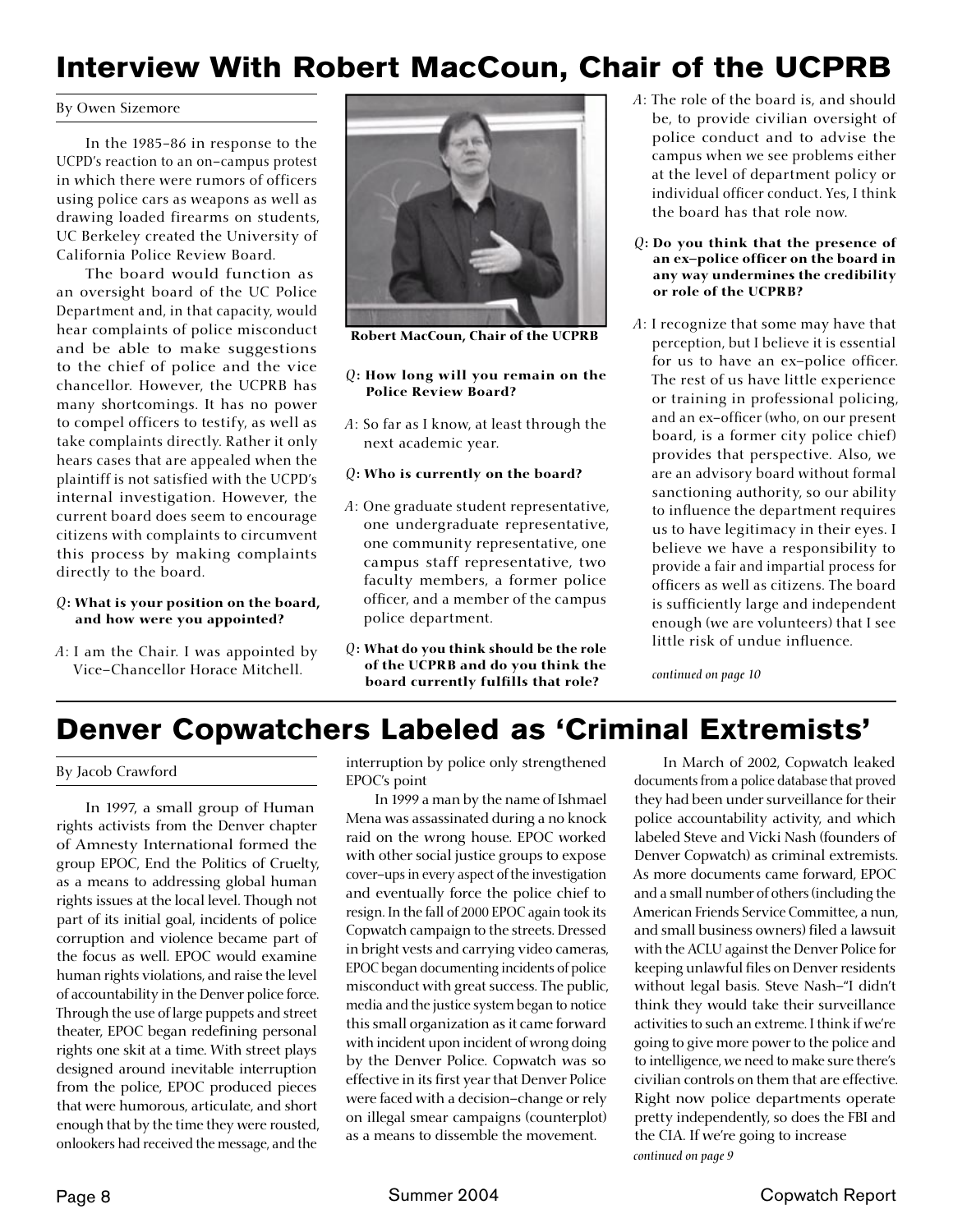#### Denver Copwatch *continued from page 8*

security here in the United States, we have to have democratic control over our security institutions. Otherwise what we're going to end up here with is a police state."

 Through motions of discovery, spy files on thousands of Denver residents surfaced. The Denver Police Department's guidelines for maintaining files state that police "shall not collect or maintain criminal intelligence information about the political, religious, or social views, associations, or activities of any individual...unless such information directly relates to criminal conduct or activity." "I've heard that policy



Denver Police–Undercover

read aloud," comments Maxine Lankford of Denver Copwatch. "What happened wasn't a 'misinterpretation'–it was deliberate disobedience." As the lawsuit went underway, police officials scrambled to place blame on the computers, or lack of training. It was also discovered that the files were being distributed to other police departments with the possible intention of linking activists to crimes outside of Denver. Vicki Nash–"I can only imagine how an officer might respond to me during a traffic stop if my

plates came back to a vehicle owned and driven by a 'criminal extremist.'"

 Steve Nash–"We settled our lawsuit recently under some guidelines that will create real police reform hopefully in the near future. As a result of the settlement, we have been able to influence the redefinition of reasonable suspicion needed to conduct criminal investigations on people, as well as safeguards to insure that information is not accessible to intelligence officers without written permission by supervisors. Anyone with an unlawful spy file is to receive a piece of paper stating that the investigation has been halted, information purged and destroyed and that there was no justified reason for the surveillance in the first place. Will these restraints force change upon the police, somewhat, but not really. In fact I received a phone call from the police before our Oct. 22 march this year. They said they had looked over a flier and wanted to confirm the routes of our march. The weird thing was that the routes they were asking about were different from the routes we had scheduled and then it became apparent that they were referencing a flier we had made for the Oct. 22 march the year before. There's only one place I can imagine they got that flier from. (Hinting the spy file they were supposed to have destroyed) but the ongoing escalation of attention and concern of the conduct of the Denver police has created a momentum that will create change. Copwatch has gained a lot of respect from residents of Denver and with effort I think we're going to turn the corner and by the same time next year we'll have some real reforms that we can brag to the other Copwatchs about."

### Copwatch Around the Bay

#### By Jacob Crawford

 2004 has been a busy year as Copwatches begin to surface across the Bay Area. Over the past few months concerned citizens have begun to take action in Oakland reviving efforts to monitor police misconduct. In alliance with groups like PUEBLO, Project X, Bay Area Police Watch and Lets Get Free, Oakland Copwatch has begun strategizing for an inevitably busy summer spreading the message of accountability in a city known for it's rich tradition of police oppression.

 This April 7th as Copwatch marched with members of Direct Action, PUEBLO, and Longshore workers to the Oakland Docks



demanding justice for the outrageous use of force used against anti–war demonstrators the year before, Santa Cruz Copwatch was busy kicking off its first organizational meeting discussing its intentions to monitor police and address issues such as nuisance

*continued on page 10*

# **Copwatch Calendar**

Unless otherwise noted, all events will take place at the Copwatch Office at 2022 Blake Street in Berkeley. Call for info at (510) 548–0425

#### Organizational meetings:

*\* Mondays 8 pm* Get involved! Copwatch is an all-volunteer organization and we need your help. If you want to go on Copwatch shifts, help with data entry, case work and advocacy, Copwatch Report or other projects, come on by.

#### Copwatch Class:

*Mondays 6 -7:30 pm* This class is free and open to Cal students as well as members of the public. Each week we will examine current issues related to police accountability.

Know Your Rights Training: *Saturday, May 29th and July 31st 11am to 2pm.* Know Your Rights Training is a FREE hands on workshop were you will learn about your rights when you are stopped by the police. What to look for when you see someone else getting stopped and how to stay safe while observing police. You will also learn what can be done if the police have violated your rights, plus an introduction to video taping and using a police scanner.

#### Copwatch Film Screening:

On *Wednesday July 21st at 2:15pm, 7:15pm, & 9:15pm* at the Red Vic,there will be a rare public screening of "*These Streets are Watching*." The Red Vic Movie House is located at 1727 Haight St. in San Francisco. *www.redvicmoviehouse.org*

*\** Starting May 21st Copwatch organizational meetings will begin on Mondays at 6:30pm. In mid Aug. the Copwatch organizational meetings will return to it's regular schedule of Mondays at 8:00pm.

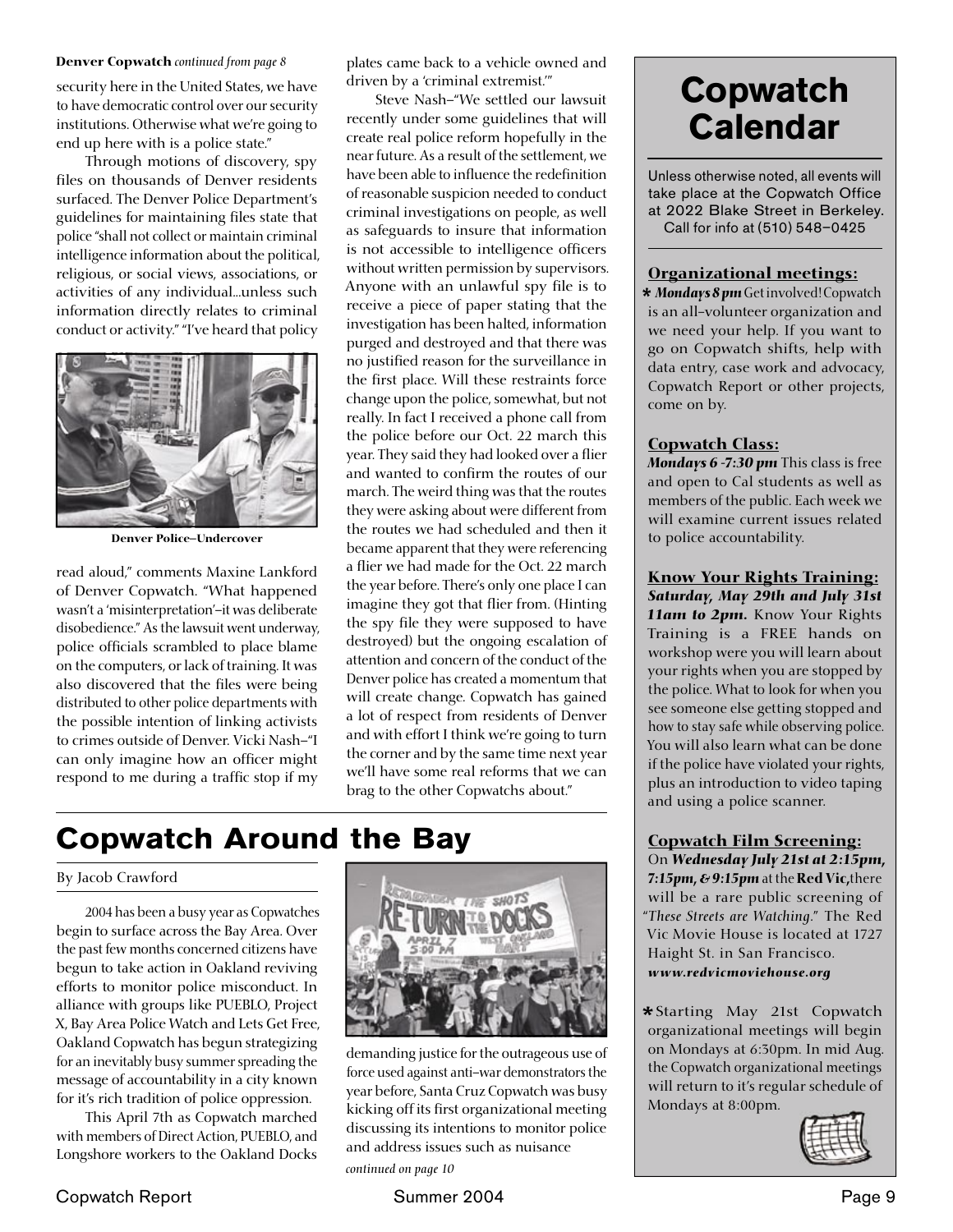

THESE STREETS ARE WATCHING





1727 Haight Street, San Francisco

Wed. July 21st 2:15pm, 7:15pm & 9:15pm

Ticket Information

Admission Prices

\$4 Seniors & Children

\$5 Bargain  $(2:00<sub>PM</sub> shows)$ 

\$7 Adults



**"These Streets are Watching"**



Join Copwatch at the Red Vic for a rare public showing of "These Streets are Watching" a new release that takes a fresh look at police accountability through the eyes of three cities; Denver, Cincinnati and Berkeley. Independent filmmaker, Jacob Crawford, weaves three cities' responses to police brutality into a single tale of community empowerment and direct action.

### DIRECTIONS

The Red Vic Movie House is located on 1727 Haight Street, between Cole and Shrader, just a block and a half east from Golden Gate Park.

The Red Vic is also served directly by MUNI routes: 7,33,37,43, & 71.MUNI route 6 & N-Judah come within a few blocks.

For further info please call (415) 668-3994. www.redvicmoviehouse.org

Around The Bay *continued from page 9*

ordinances designed to criminalize the homeless. The meeting was attended by members of Berkeley Copwatch as well as East Palo Alto Copwatch which has also began its police accountability campaign this year demanding an end to police violence and harassment of its community residents. Copwatchers from EPA have already hit the streets with video cameras and clipboards witnessing police stops and conducting know your rights trainings. East Palo Alto Movie House

 Recently in Union City, parents concerned about their officers use of force and implementation of prop 21, (legislation used to identify, label, and criminalize youth suspected of gang activity) organized to monitor any police action during a local barbecue attended by Union City youth. Union City Police eventually came and

broke up the gathering flaunting their video cameras and ordering everyone to disperse, but their tune changed as parents and members of Berkeley Copwatch began to emerge with video cameras and clipboards. The situation was so well diffused it shouldn't be too long before Union City forms its own Copwatch.

Santa Cruz Copwatch (831) 621-1726 santacruzcopwatch.org

Oakland Copwatch (510) 594-9918

oaklandcopwatch@riseup.net

East Palo Alto Copwatch (650) 476-0006 eastpaloaltocopwatch@hotmail.com

Union City: Families 4 Hope Contact Sheri Costa at (510) 378-5216

UCPRB *continued from page 8*

- $Q$ : Do you find it problematic or unjust that although the UCPD can and do police the community outside the university campus, they are not directly accountable to the community (the UCPRB is not appointed by elected officials?
- *A*: It is a fair question, but I believe it is inaccurate to say there is no accountability. There are many lines of accountability–community representation on our board, the Berkeley police review process, the political process, and organizations like Copwatch. But certainly, if community members perceive problems, they should bring them to our attention, as well as the attention of the Berkeley city government and the campus administration.
- *Q*: What do you think is the function of the UC police? And what do you think the function ought to be?
- *A*: To protect the safety of students, faculty, staff, and visitors on our campus.
- *Q*: Do the UCPRB have any plans to have regular meetings, or set up any kind of public forum in which people with complaints can express their concerns, and be heard by the board?
- *A*: We will have a public meeting at the end of the year, which I believe will be the first in the board's history.

*– Robert MacCoun said anyone with a complaint could contact him at 642-7518 or maccoun@socrates.berkeley.edu*

*– For the latest information about the UC Police Review Board including the Police Review Board's Procedures, you can visit the web site at http://bas.berkeley. edu/Resources/PoliceReview.htm#1*

*– For further information on Robert MacCoun including Biographical Information and publications you can visit his web site at http://socrates. berkeley.edu/~maccoun/*



Page 10 Summer 2004 Copwatch Report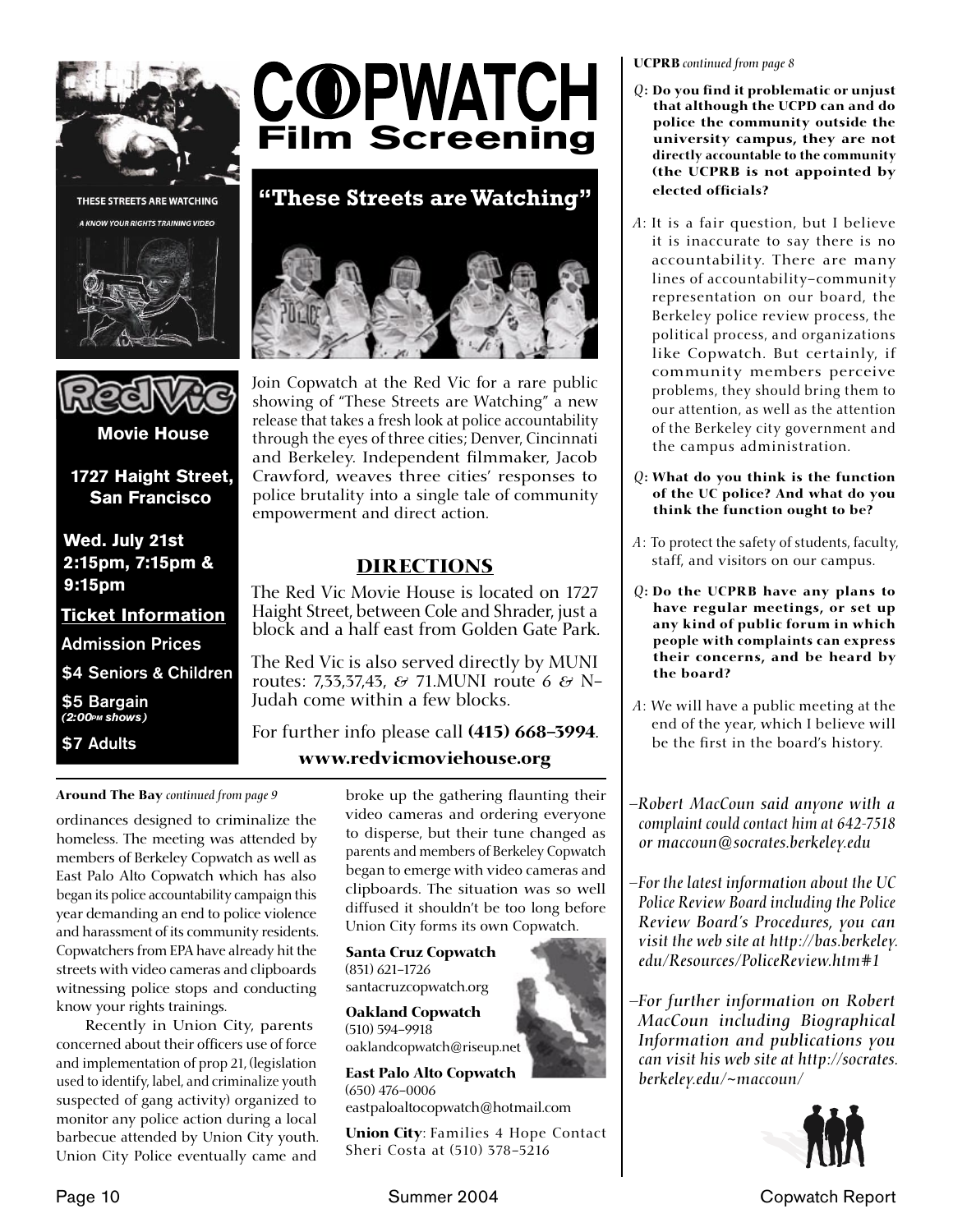## In Union City, Parents Stand With Youth

#### By Sheri Costa

 Families 4 Hope is a community oriented group that is focused on meeting the needs of our youth and creating a better environment for them. In the past, Latino youth have been repeatedly harassed by Union City Police Authorities during events in Union City parks. Families 4 Hope approached Berkeley Copwatch to assist us in being observers for a BBQ on April 17th at Kennedy Park in Union City.

 F4H's goal was to allow the youth to enjoy their day as well as provide a safe environment. Our concern was that the youth attending the BBQ could have their rights violated if they gathered in the park because the police often accuse them of being "gang members." Incidents in the past include youth being detained, asked if they are gang affiliated and harassed until they say yes. Photographs have been taken without consent and youth have been arrested for not cooperating with the picture taking. Some have been physically abused. Police also videotape the youth at public events and turn the videos over to the gang task force, assuming that everyone is gang related.

 Our youth are told to leave public parks and public areas (Union Landing) because they are "alleged gang members." They have also been asked to leave areas because the police maintain that, according to proposition 21, three or more in a group can be considered "a gang."

 The BBQ was a great success. A group of parents and legal observers maintained a very visible presence in the park throughout the day. A group of about 100–150 youth gathered, cooked food and socialized and enjoyed a beautiful day without incident. The police did appear towards the end of the day and were greeted by 4–5 video cameras and even more trained legal observers ready to document any abuse or harassment. Although the police did videotape all those gathered, they left without disrupting the peaceful



gathering. Many believe that it was the presence of concerned parents and allies that kept the police from mistreating the youth.

 We want to help protect our young people as some have been physically assaulted by officers, as well as threatened. All youth should have the right to gather in any public park or area regardless of assumed or alleged gang affiliation. The youth need to know that there are people in the community who care and will step up to assist them whenever needed. Our youth should not have to be dealing with harassment. This should be the time in life for growth, responsibility, and positive reinforcement.

 F4H has a parental support group that meets twice a month at 261 Rome Place in

Hayward. The first Monday of each month we meet at Tiburcio Vasquez Health Center located at 33255, 9th Street in Union City from 6–8pm to discuss community actions. We meet to bring services, workshops, and education to our community. The focus is to create a positive and productive environment for our youth and their families. For help or further information please call Sheri Costa at (510) 378-5216 or call Maricela Gutierrez at (510) 471-5907.

### Copwatch Decal Class for UC Students

Education 98/198, 2 units Mon, 6-7:30, 2022 Blake St.

*Course Description:* This course focuses on civilian observation of the police as a means of increasing police accountability and preventing misconduct, and emphasizes the safe and effective assertion of citizen rights when interacting with the police. We provide training in the specific rights of civilians and how those rights are changing in the current justice system, as well



Class Starts Sept. 13th

as coursework in the historical development of police forces in America at large and in the local community, and the role of the community in holding the police accountable in their positions of power. Each student will participate in "Copwatching" shifts and engage in various projects throughout the semester. Classes are held every Monday from 6-7:30 at the Grassroots House at 2022 Blake Street (off Shattuck) in Berkeley. The class starts Sept. 13th. www.decal.org